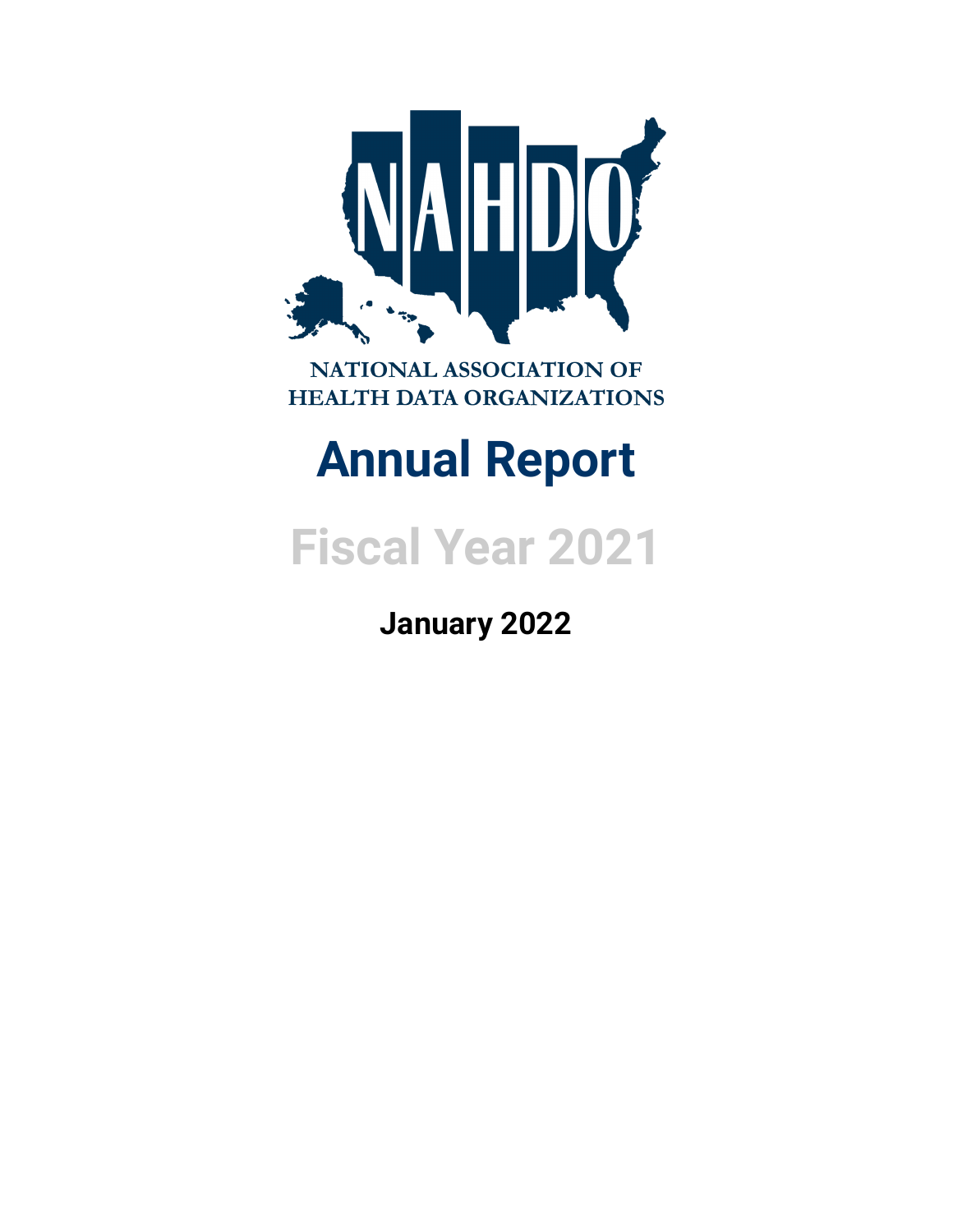## **Mission Statement**

The Association is charged with the charitable and educational purposes of assisting state health data organizations and members of the public by creating, exchanging, and providing information and resources that promote the effective collection, analysis, and dissemination of health care data.

The Association aims to meet its purpose by developing and facilitating networks of health information professionals to:

- Advocate for proper protections of health information while preserving access to such data by the appropriate users
- Promote comparability of health information through the development of guidelines and standards for data collection, analysis, and dissemination
- Share and transfer knowledge across a diverse network of individuals and organizations

### **About NAHDO**

NAHDO is a non-profit 501(c)(3) membership and educational organization, established in 1987, to promote the public availability of healthcare data and improve statewide health care surveillance systems.

To achieve its mission, NAHDO provides technical assistance and guidance to states and advocates for uniformity in data standards. NAHDO is governed by a Board of Directors whose members are from public and private organizations and recognized nationally for their expertise in the health information industry.

NAHDO convenes experts in national meetings, testifies to national and state policymakers, and implements grants and projects consistent with its mission. Through membership, meetings, and projects, NAHDO has established working relationships with health information professionals in nearly all 50 states, including private sector and local health agencies in many of these states.

NAHDO's members are experts in health care data collection and use and represent the only community of practice dedicated to population-based healthcare data issues.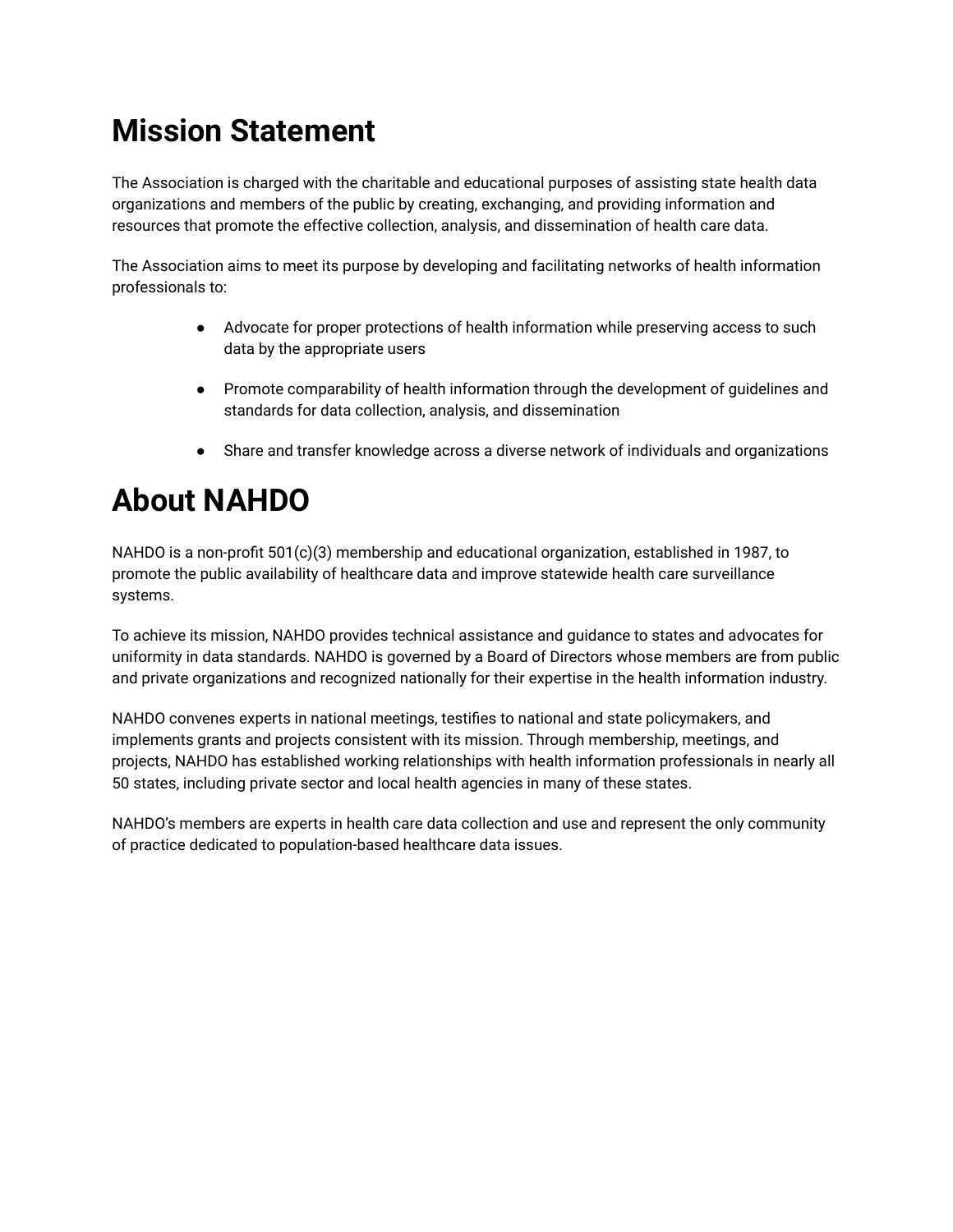### **Letter from the Executive Director**

Fiscal year 2021 continued to be impacted by disruptions from COVID-19. However, based on the lessons learned in the first year of the pandemic, we were able to come up with a solid plan for continuing operations and providing value to our members. This included maintaining the virtual nature of the annual conference in September 2021, but adding plans for an in-person networking event in November 2021. With increased planning and outreach, we were able to increase participation in the annual conference to 500 people (compared to a typical attendance of 150-175 and last year's online event of just over 400), while exceeding financial projections.

**NAHDO made great progress with our transformation plan.** With the board's support and guidance, NAHDO staff began aggressive implementation of the transformation plan that was approved by the board in September 2020. The plan includes several strategies that will lead to NAHDO's sustainability:

- 1. Improve NAHDO's presence, relevance, and value
- 2. Change NAHDO's business model
- 3. Increase NAHDO's capacity to deliver needed services
- 4. Change NAHDO's service model and how we deliver services to members
- 5. Expand focus to serve new types of members or service audiences
- 6. Form new external partnerships
- 7. Offer additional membership benefits

These strategies are tied directly to seven initiatives:

- 1. Enhance the APCD Council
- 2. Improve and Expand Conferences and Events
- 3. Expand Membership and Participation
- 4. Facilitate Collaboration and Networking
- 5. Advocacy
- 6. Promote Standardization and Best Practices
- 7. Information Gathering and Sharing

Major progress has been made on most of the seven initiatives, including a complete review and updating of the APCD Council's structure, purpose and operations; a total revision of our approach to conferences and events; a targeted approach to expanding membership and participation that has resulted in an increase over of 25%; and specific activities relating to partnerships, networking, advocacy of standardization in data collection, and other value-based activities.

As we enter a new fiscal year, COVID-19 is still here, but we are even more optimistic that changes that we have made along with many more planned for the next few years will leave NAHDO in a much stronger position to provide value to our members.

I appreciate the many people that have volunteered their time to help us manage change in a positive direction and I look forward to working in a collaborative environment for years to come!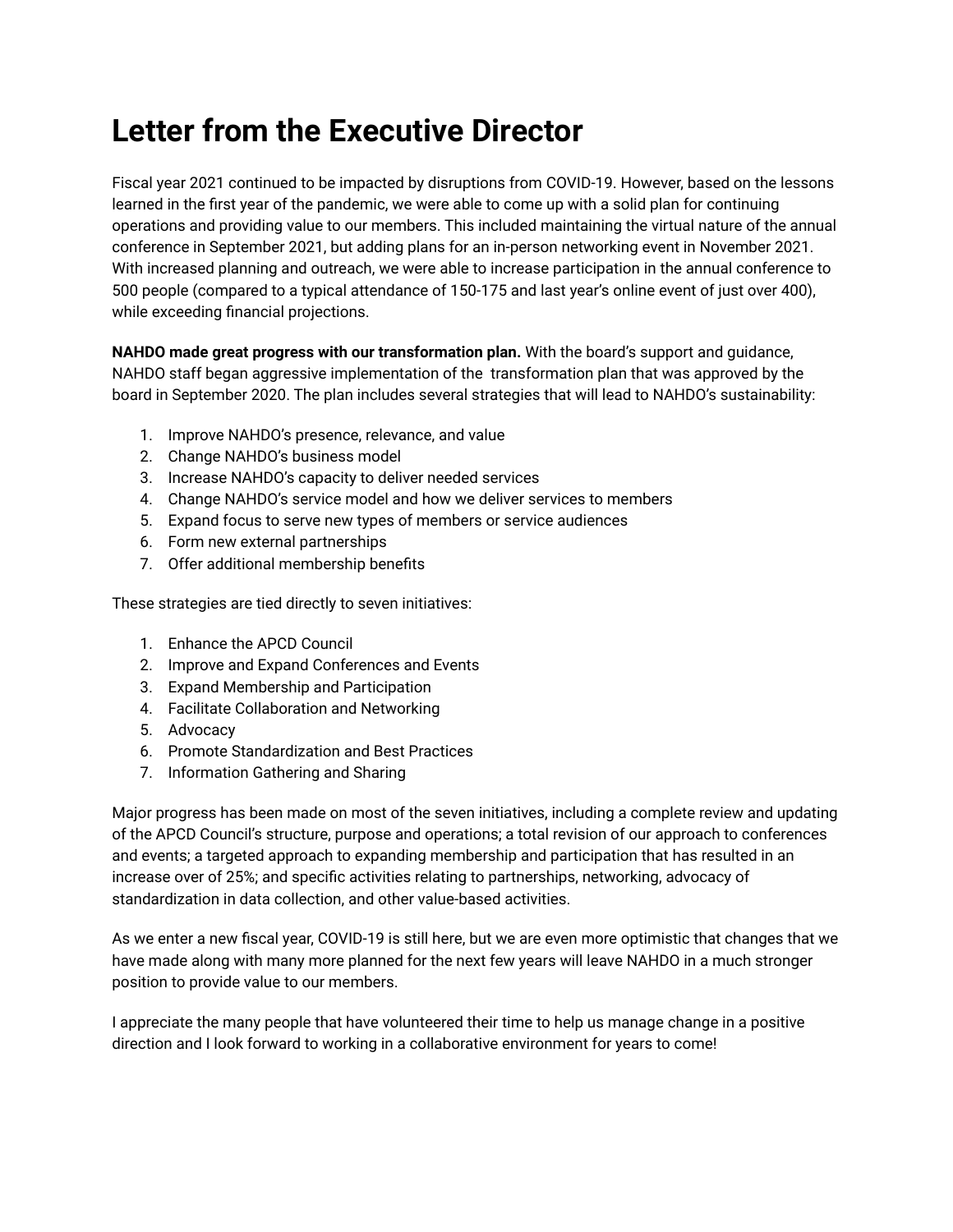Sincerely,

Norm Shurston

Norm Thurston Executive Director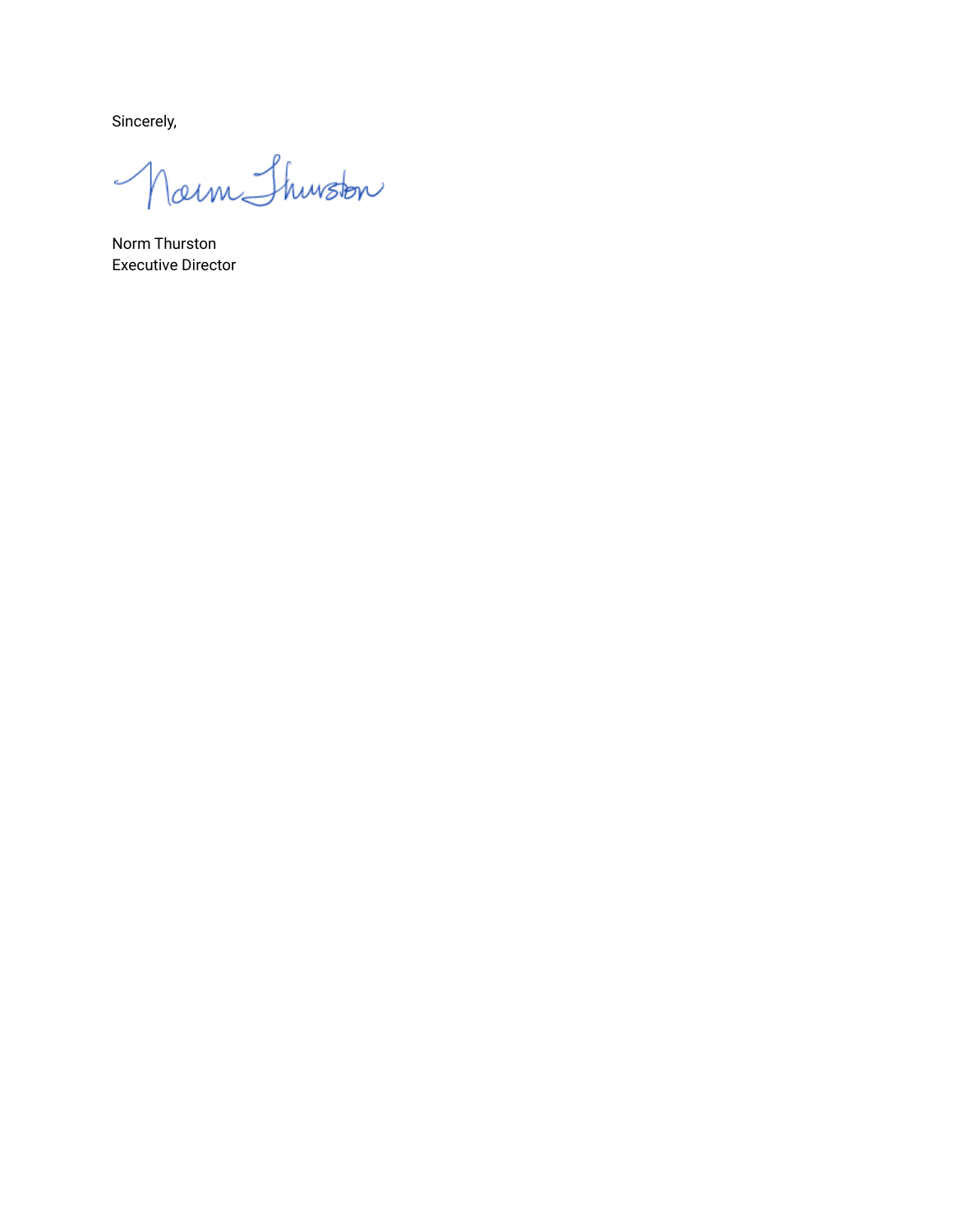### **Projects and Collaborations**

Historically, NAHDO has relied primarily on grants and contracts as its major source of revenue. For the past few years, the board has been supportive of NAHDO becoming sustainable through program revenues, decreasing reliance on grants and contracts. While that transformation is happening, NAHDO continues to be involved in existing grant and contractual relationships.

### **Federal Collaborations**

During FY2021, NAHDO continued to collaborate with our federal partners on multi-year projects:

- The Centers for Disease Control and Prevention's (CDC) Environmental Public Health Tracking Network (EPHTN) Cooperative Agreement: NAHDO provides content expertise and technical guidance on the collection and use of administrative healthcare data to the CDC Environmental Public Health Tracking Program as described by Cooperative Agreement (CDC-RFA-EH18-180202) titled *Identifying Common and Unique Barriers to the Exchange of Hospital Inpatient and Emergency Department Data*.
- The Agency for Healthcare Research and Quality (AHRQ) Conference Grant, *Improving the Utility and Comparability of Health Care Data for Health Services Research, Policy Decisions and Transparency Reports* (5R13HS026663-03), was to improve the utility and comparability of statewide hospital and claims-based datasets for health services research, policy decisions, transparency, and other broad uses. The funding request provided a unique opportunity to leverage NAHDO conferences, its convening expertise, and sustain adjunct activities throughout the year, beyond an annual conference, to support multi-state shared solutions.
- Subcontractor to IBM Watson Health for AHRQ's Healthcare Cost and Utilization Project: Partner Technical Support and National Standards Representation (i.e., NUBC/NUCC).

### **Other NAHDO Projects**

#### ● **APCD Common Data Layout (APCD-CDL)™**

The APCD Council began developing the APCD-CDL in 2016 to harmonize efforts across states and reduce the burden of data submission. The APCD-CDL consists of technical specifications for collecting adjudicated claims data for eligible members.

The APCD Council receives maintenance and change requests and convenes the APCD-CDL Maintenance and Change Committee to review and make recommendations. APCD Council staff consults national standards and data standards maintenance organizations to clarify requests. The Maintenance and Change Committee can also establish work groups as needed. The Non-Claim Payments Workgroup was created to understand non-claim based payments data collection and propose solutions.

Every other year, maintenance and change requests are posted for public comment before the APCD Maintenance and Change Committee votes on what will be incorporated in a new version of the APCD-CDL published at the beginning of the following year.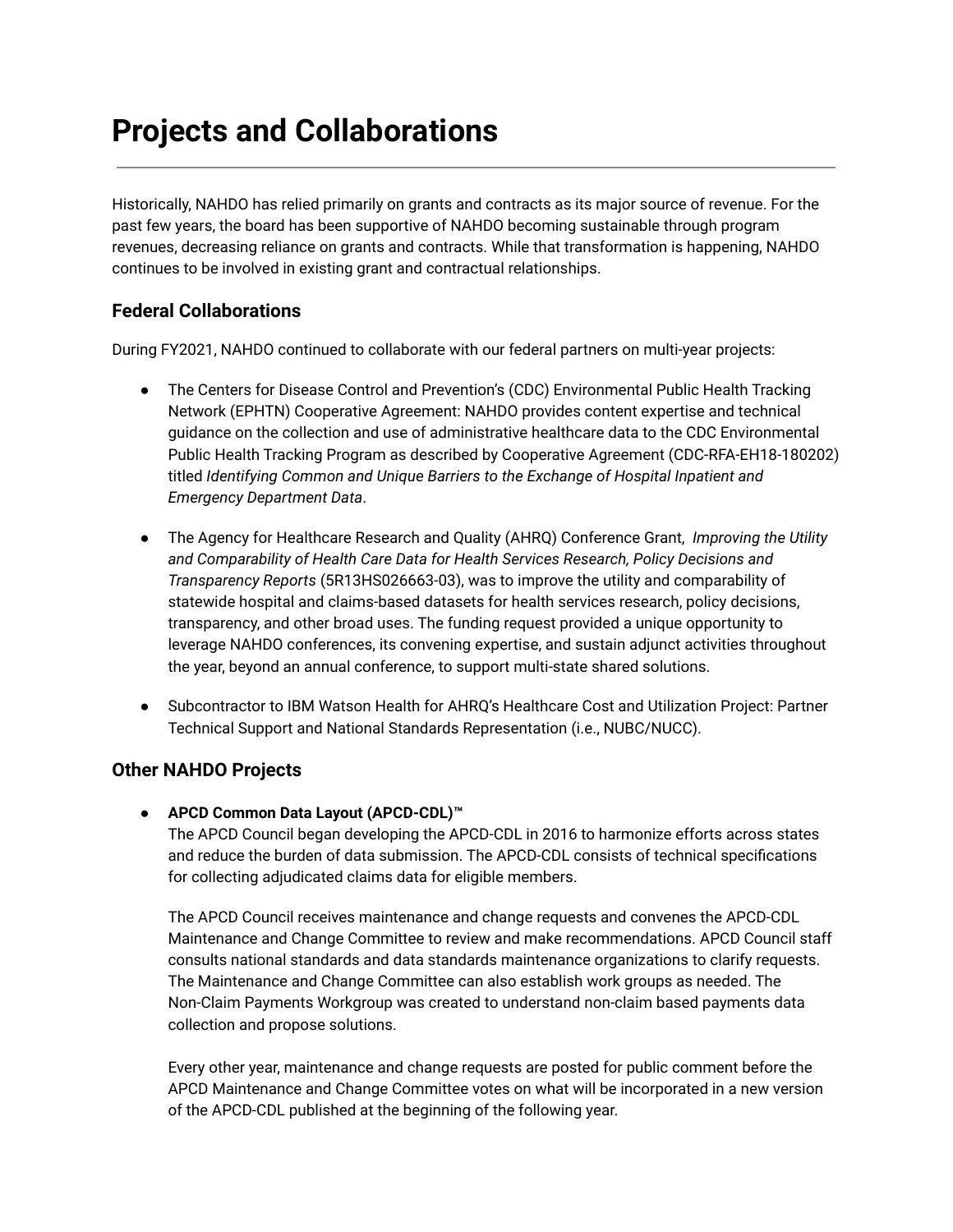#### ● **Federal State APCD Advisory Committee (SAPCDAC)**

In 2021, the US Department of Labor (DOL) established the SAPCDAC to provide recommendations to the Secretary of Labor. Membership included two NAHDO board members and a Co-Chair of APCD Council. The SAPCDAC made the following recommendations for a standardized data layout:

1. In the immediate term, the DOL should use the content of the APCD-CDL as the basis for the standard reporting format for submitting self-funded plan data to APCDs. The APCD-CDL is a good starting place for states as it provides a standard set of data elements that can be readily used today.

2. Given the importance of including [non-claims payment made to health care provider] in understanding total health care spending, the DOL should work collaboratively with states to capture non-claims payments and other important variables needed to support cost and utilization analyses.

3. A detailed data dictionary should be created for the elements included in the APCD-CDL data layout. The data layout will evolve over time in response to changes in health care markets and innovations in payment policies. Accordingly, the standard data layout will require updating.

#### ● **California Department of Health Care Access and Information**

NAHDO is contracted to provide technical and subject matter expertise to the California Department of Health Care Access and Information (HCAI). This contract is based on providing deliverables that support California's efforts to establish its Health Payments Database. NAHDO typically researches standards and practices, surveys and interviews relevant data organizations, and summarizes information delivered to HCAI.

#### ● **Missouri Health Information Blueprint**

The Blueprint outlines a process for establishing a statewide APCD as a shared resource for improving health care value, equity, and outcomes in Missouri. The APCD Council served as a partner to the research team and recommended following a framework reflecting the wisdom of other states. Building on that framework, the Blueprint explores stakeholder engagement, use cases, governance, funding, and technical build, which together lay a foundation for planning analytics and applications development in the future.

#### ● **NAHDO Data Quality Forum**

NAHDO established the Data Quality Forum to share effective practices for improving data quality in administrative healthcare databases and to provide opportunities to collaborate on challenges and barriers to data quality improvement. Data Quality Forum participants collaboratively investigate data quality inquiries to understand challenges and make recommendations for improvement. NAHDO receives inquiries about hospital discharge and claims data from state health data agencies and workgroups exploring change requests and emerging issues. The Data Quality Forum is open to NAHDO members, state health data agencies, and their vendors.

#### ● **Source of Payment Typology**

The Source of Payment Typology is a standardized Payer Type classification system developed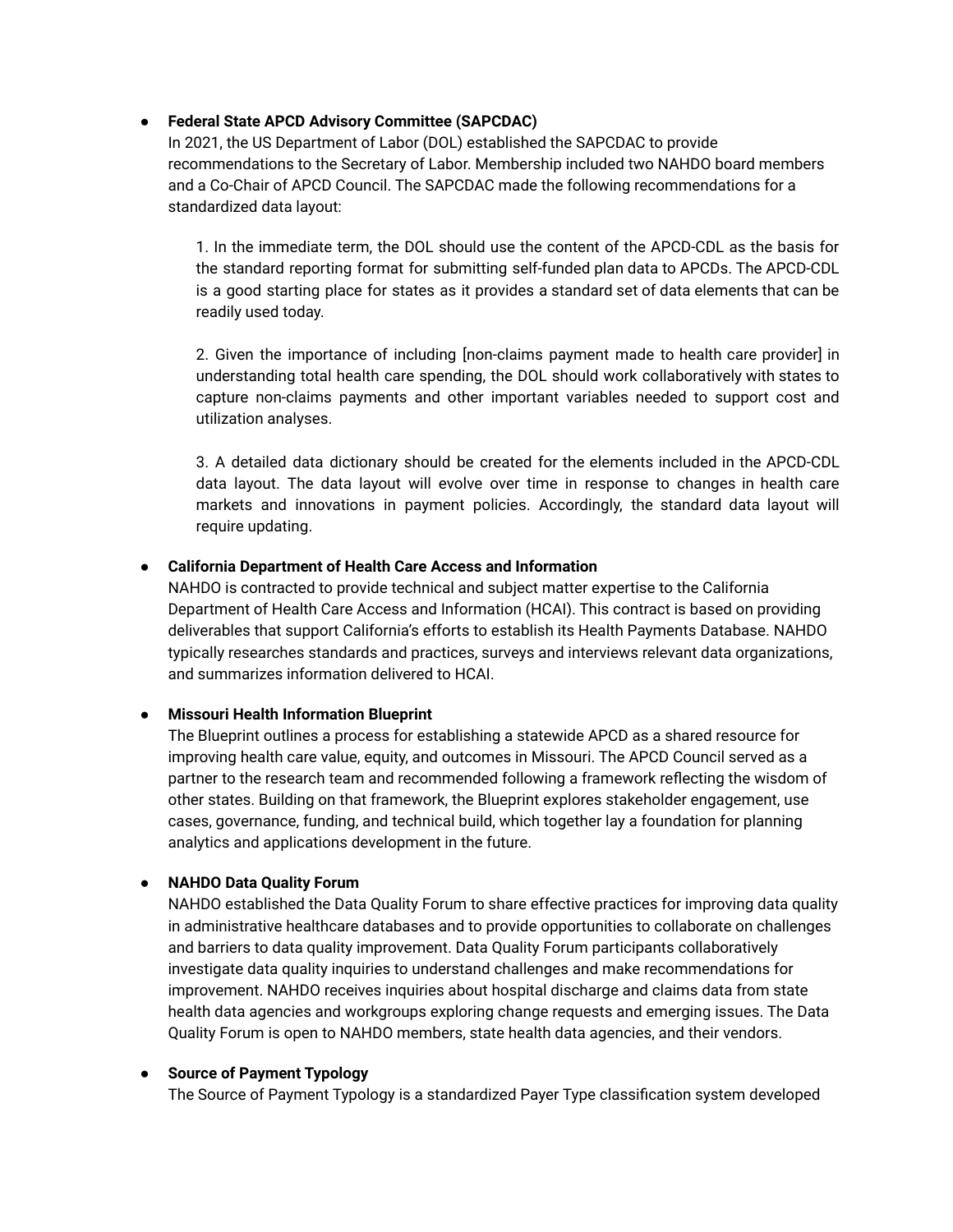by the Public Health Data Standards Consortium (PHDSC) Payer Typology Subcommittee. The typology includes broad hierarchical payer type categories with more specific subcategories. NAHDO has taken over maintenance and coordination from PHDSC.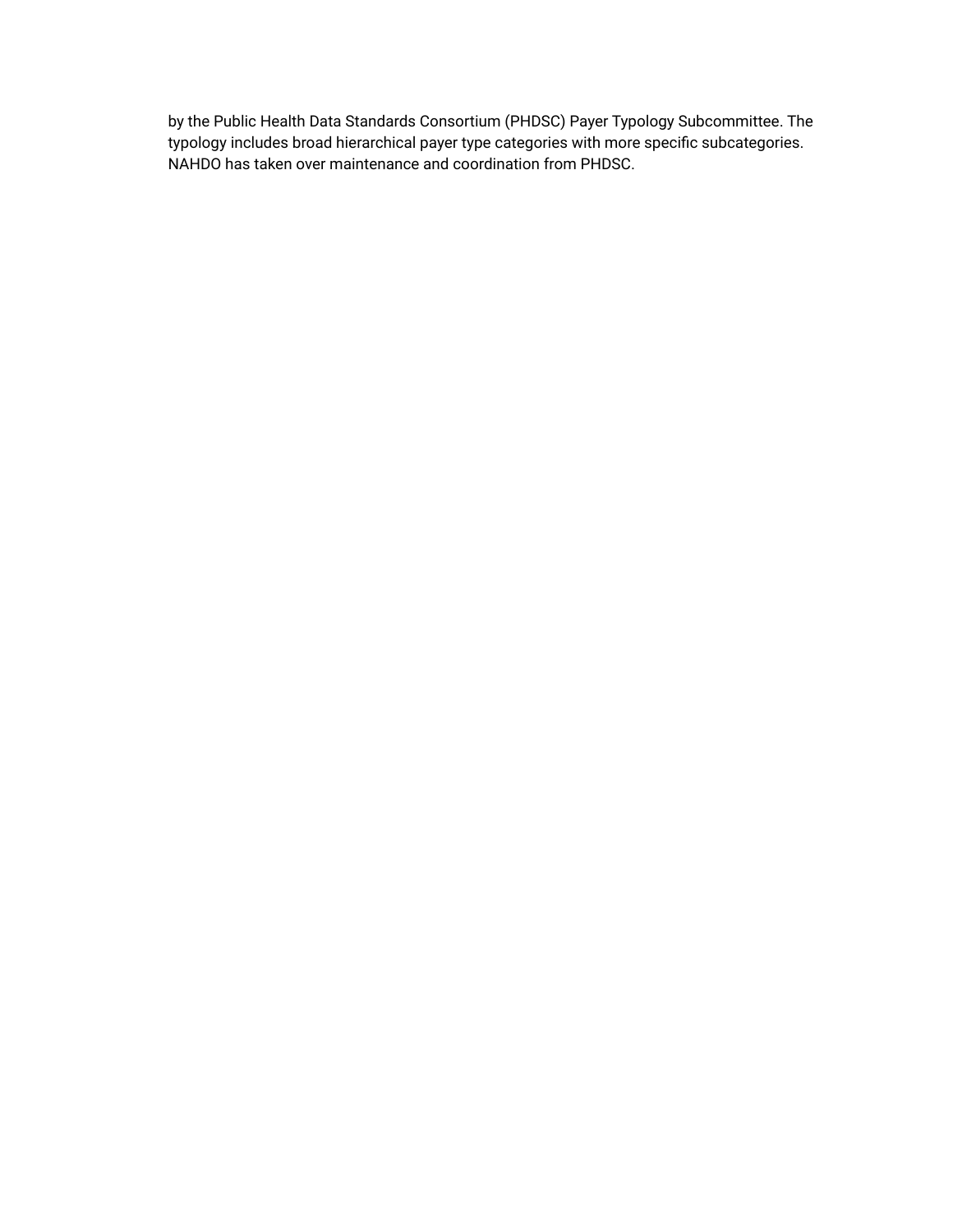# **Membership 2021**

As of September 30, 2021, NAHDO membership totaled 47, including eight new or returning lapsed members.

| Agency for Healthcare Research & Quality                               | Federal                     | Government |  |  |  |
|------------------------------------------------------------------------|-----------------------------|------------|--|--|--|
| Association<br>American Hospital Association                           |                             | Non-Profit |  |  |  |
| Arkansas Center for Health Improvement                                 | Government                  |            |  |  |  |
| Arkansas Department of Health                                          | Government                  |            |  |  |  |
| <b>Arkansas Foundation for Medical Care</b>                            | Non-Profit                  |            |  |  |  |
| California Office of Statewide Health Planning and Development Public  |                             | Government |  |  |  |
| *CAQH CORE                                                             | General                     | Non-Profit |  |  |  |
| Center for Health Data at the University of Texas                      | General                     | Academic   |  |  |  |
| Center for Health Information Analysis, University of Nevada Las Vegas |                             |            |  |  |  |
|                                                                        | General                     | Academic   |  |  |  |
| Center for Improving Value in Health Care                              | Public                      | Government |  |  |  |
| *Comagine Health                                                       | Corporate/Vendor Non-Profit |            |  |  |  |
| *Connecticut Department of Health, Office of Health Strategy           | Public                      | Government |  |  |  |
| Dallas-Fort Worth Hospital Council Foundation                          | Association                 | Non-Profit |  |  |  |
| <b>Delaware Health Information Network</b>                             | Public                      | Government |  |  |  |
| Florida Agency for Health Care Administration                          | Public                      | Government |  |  |  |
| Freedman Healthcare, LLC                                               | Corporate/Vendor For Profit |            |  |  |  |
| Green Mountain Care Board                                              | Public                      | Government |  |  |  |
| Hawaii State Health Planning and Development Agency                    | Public                      | Government |  |  |  |
| <b>HCCI</b>                                                            | General                     | Non-Profit |  |  |  |
| Human Services Research Institute                                      | Corporate/Vendor Non-Profit |            |  |  |  |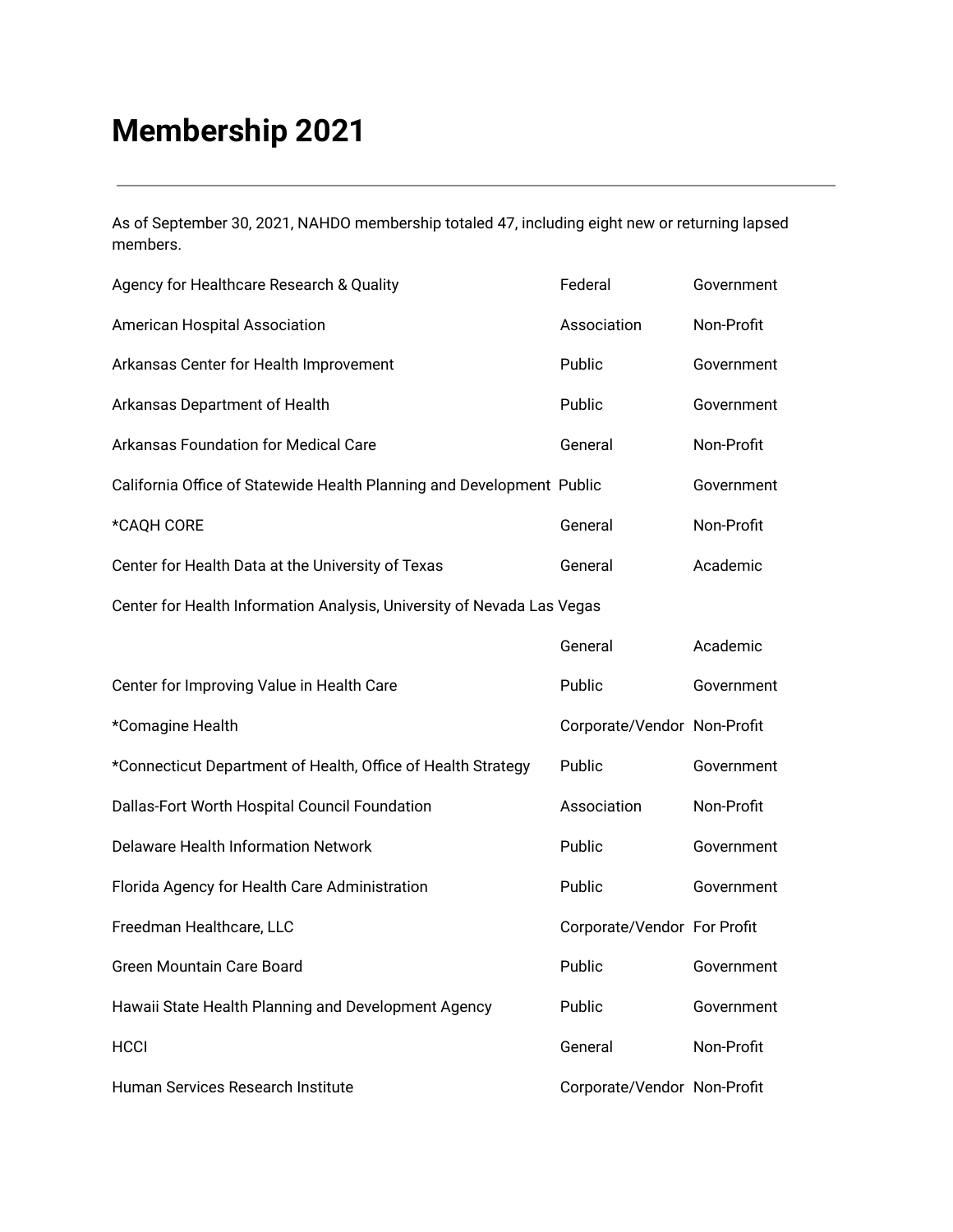| *IBM Watson Health                                          | Corporate/Vendor For Profit |            |
|-------------------------------------------------------------|-----------------------------|------------|
| *Louisiana Health Care Quality Forum                        | Corporate/Vendor Non-Profit |            |
| Maine Health Data Organization                              | Public                      | Government |
| <b>Manatt Health</b>                                        | Corporate/Vendor For Profit |            |
| Maryland Health Care Commission                             | Public                      | Government |
| Massachusetts Center for Health Information and Analysis    | Public                      | Government |
| MedicaSoft                                                  | Corporate/Vendor For profit |            |
| Michigan Data Collaborative                                 | General                     | Non-Profit |
| Milliman MedInsight                                         | Corporate/Vendor For profit |            |
| Minnesota Department of Health / State of MN                | Public                      | Government |
| Mississippi State Department of Health                      | Public                      | Government |
| <b>National Center for Health Statistics</b>                | Federal                     | Government |
| *New Mexico Department of Health                            | Public                      | Government |
| New York State Department of Health                         | Public                      | Government |
| NORC at the University of Chicago                           | Corporate/Vendor Non-Profit |            |
| <b>Onpoint Health Data</b>                                  | Corporate/Vendor Non-Profit |            |
| <b>OPTUM</b>                                                | Corporate/Vendor For Profit |            |
| Oregon Health Authority, Health Policy & Analytics Division | Public                      | Government |
| <b>Project Patient Care</b>                                 | General                     | Non-Profit |
| Tennessee Department of Health                              | Public                      | Government |
| Utah Department of Health                                   | Public                      | Government |
| Virginia Health Information                                 | Public                      | Government |
| Vizient                                                     | Corporate/Vendor For profit |            |
| *Washington Health Care Authority                           | Public                      | Government |
| Washington State Department of Health                       | Public                      | Government |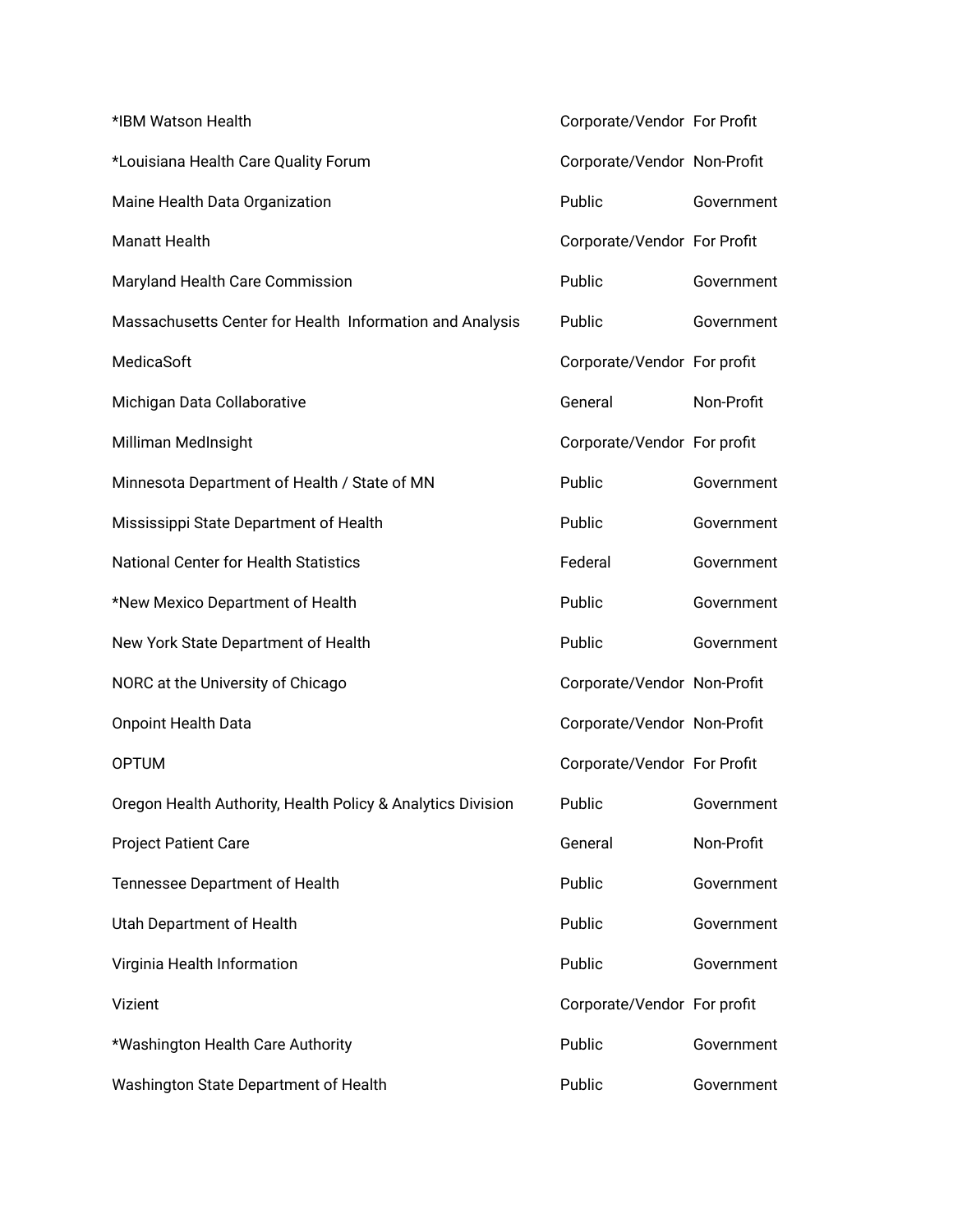| *West Virginia University Office of Health Affairs | <b>Public</b> | Academic   |
|----------------------------------------------------|---------------|------------|
| WV Department of Health and Human Resources        | <b>Public</b> | Government |
| * New or rejoining lapsed members                  |               |            |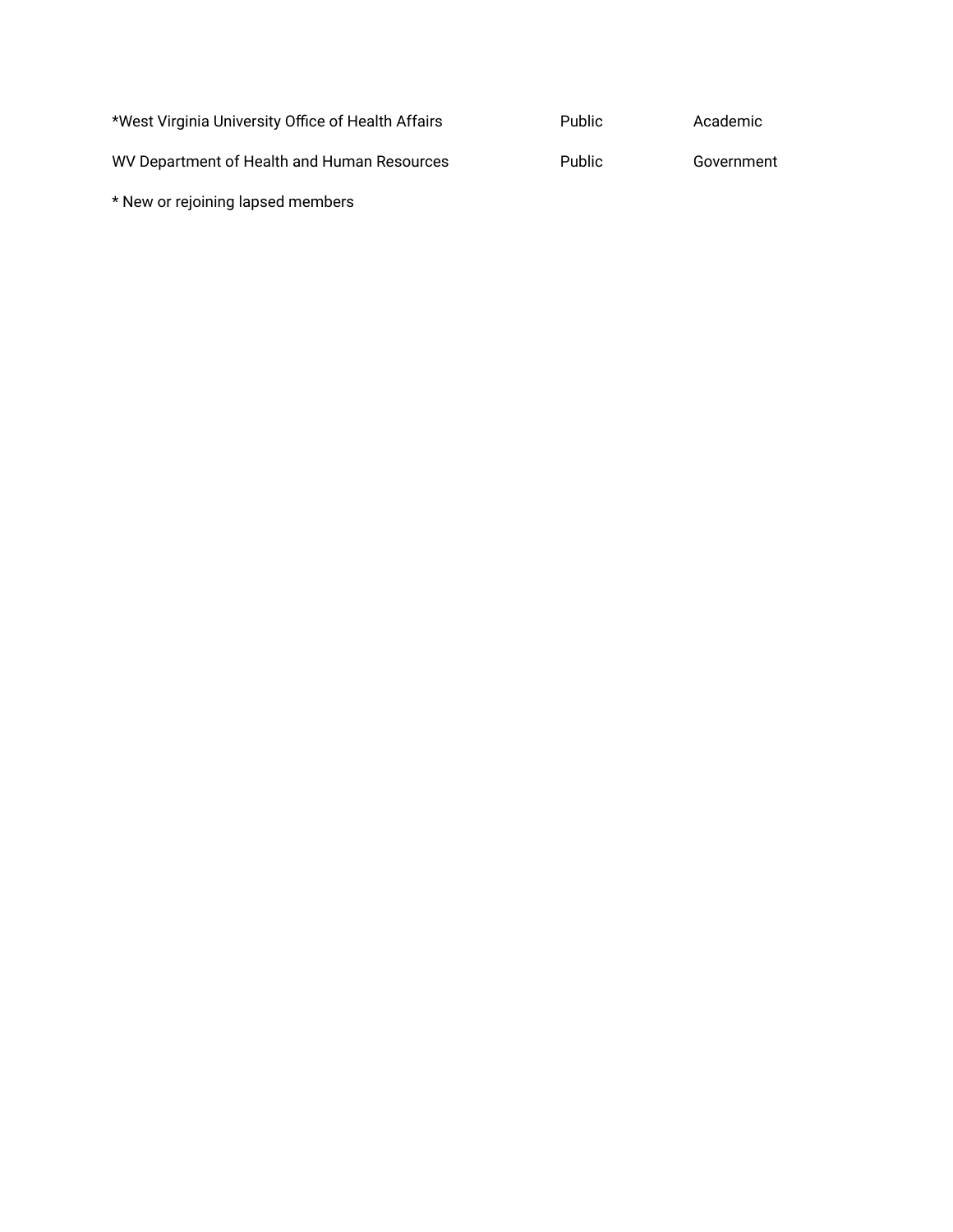### **NAHDO Board 2021**

The FY2021 board elections included openings for one public member and two corporate/vendor members. Board office elections were held shortly after the board elections. Current members, terms of service and officers are as follows:

Tanya Bernstein 2020 Q4-2023 Q4 Freedman HealthCare, Corporate/Vendor

Janice Bourgault 2018 Q4—2021 Q4 Onpoint Health Data, Corporate/Vendor

Niall Brennan 2018 Q4—2021 Q4 Health Care Cost Institute, Corporate/Vendor

Leanne Candura 2019 Q4—2022 Q4 Human Services Research Institute, Corporate/Vendor

María de Jesús Díaz-Pérez 2018 Q4—2021 Q4 Center for Improving Value in Health Care, Public

Helen Figge 2020 Q1—2022 Q1 MedicaSoft , Corporate/Vendor, Appointed

Stefan Gildemeister 2018 Q4—2021 Q4 Minnesota Department of Health, Public

Karynlee Harrington 2016 Q4—2022 Q4 CHAIR Maine Health Data Organization, Public

Nikole Helvey 2017 Q4—2022 Q4 Florida Center for Health Information and Transparency, Public, Appointed

Kathy Hines 2018 Q4—2021 Q4 Center for Health Information and Analysis, Public

Starla Ledbetter 2016 Q4—2022 Q4 SECRETARY California Office of Statewide Health Planning and Development, Public

Michael Lundberg 2019 Q4—2022 Q4 VICE CHAIR Virginia Health Information, Public

Kevin McAvey 2017 Q4—2023 Q4 TREASURER Manatt Health, Corporate/Vendor

Patricia Merryweather-Arges 2018 Q4-2021 Q4 Partnership for Patient Safety, General

Kenley Money 2020 Q1—2023 Q1 Arkansas Center for Health Improvement, Public